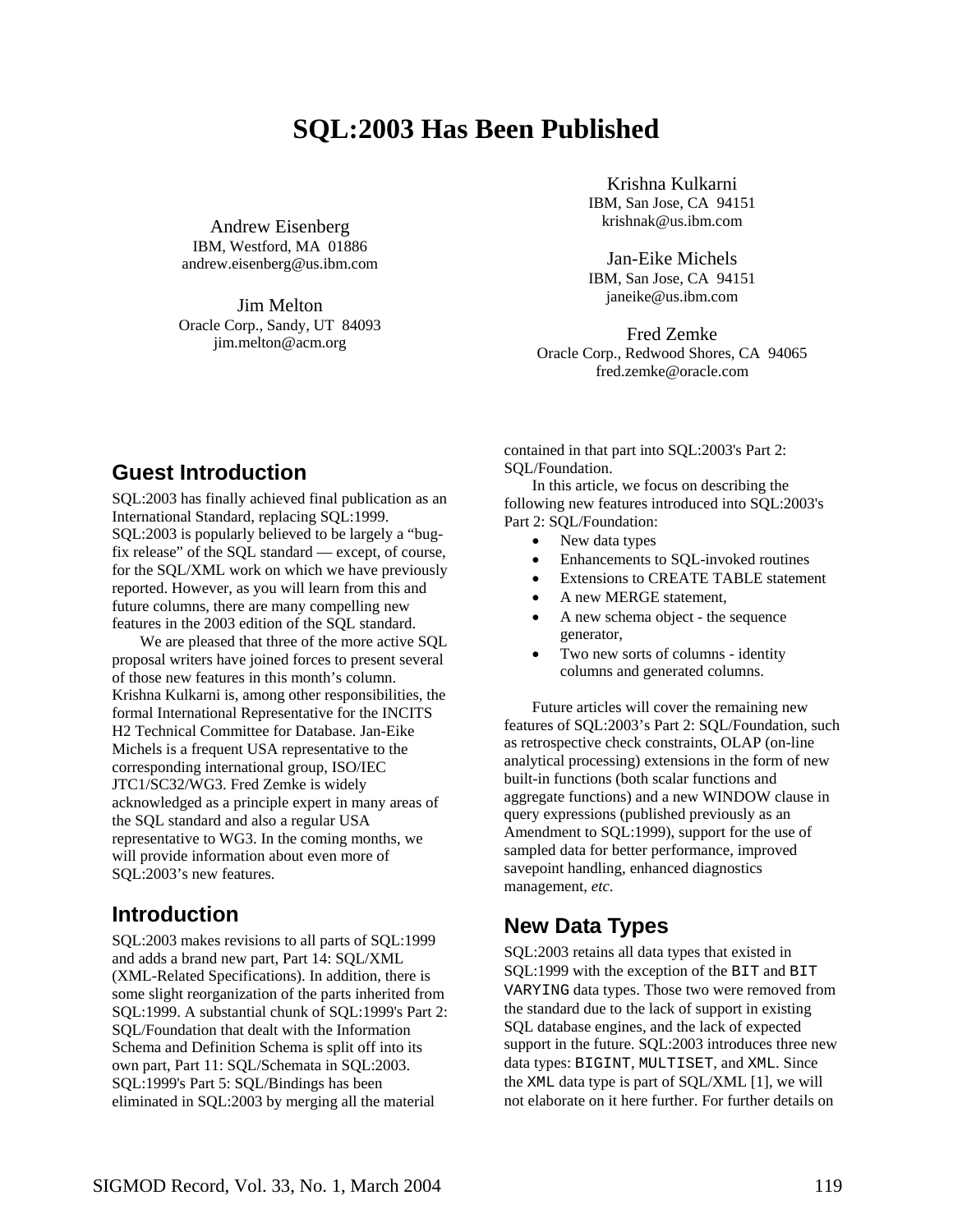this type, as well as related extensions in Part 14: SQL/XML, the interested reader is referred to [2] and to an upcoming article in a future issue of this publication.

The new data types are first class data types, meaning they can be used in all the contexts that any other (existing) SQL data type can be used; *e.g.,* as column types, parameter and return types of SQLinvoked routines, *etc.* 

The BIGINT data type is a new numerical type similar to the existing SMALLINT and INTEGER types, just with a greater precision (or more precisely, a precision no smaller). Though a particular precision for an INTEGER type (or any of the other numerical data types) is not mandated in the SQL standard, actual implementations in general support 32-bit INTEGER values. Those implementations then usually support 64-bit BIGINT values. However, a conforming implementation could also choose any other precision (even the choice of decimal or binary precision is left open in the SQL standard). The BIGINT type supports the same arithmetic operations as the INTEGER type; *e.g.,* +, -, ABS, MOD, *etc.*

The MULTISET data type is a new collection type similar to the existing ARRAY type, but without an implied ordering. Conceptually, a multiset is an unordered collection of elements, all of the same type (the *element type*), with duplicates permitted. The element type can be any other supported SQL data type. For example, INTEGER MULTISET denotes the type of a multiset value whose element type is INTEGER and whose actual value could be (5, 30, 100, 45, -8, 9). The element type could also be another collection type, which allows for deeply nested collections; though those are an advanced feature as far as the standard is concerned. A multiset is an unbounded collection, with no declared maximum cardinality; unlike arrays which have either a user-specified or, in absence of such, an implementation-defined maximum cardinality. This does not mean, however, that the user can insert elements into a multiset without limit, just that the standard does not mandate that there should be a limit. This is analogous to tables, which have no declared maximum number of rows. Values of a MULTISET type can be created either by enumerating the individual elements or by supplying the elements through a query expression; *e.g.*, MULTISET[1, 2, 3, 4] or MULTISET(SELECT grades FROM courses). The latter example shows how a table or part of a table can be converted into a multiset. Conversely, a multiset value can be used as a table

reference in the FROM clause using the UNNEST operator. [Example 1](#page-1-0) shows how this would work.

#### <span id="page-1-0"></span>**Example 1: Using UNNEST to reference a multiset in the FROM clause.**

SELECT T.A, T.A\*2 AS TIMES TWO FROM UNNEST(MULTISET[4, 3, 2, 1]) AS T(A) returns the following:

| A              | TIMES TWO      |
|----------------|----------------|
| 4              | 8              |
| 3              | 6              |
| $\mathfrak{D}$ | 4              |
|                | $\overline{2}$ |

The MULTISET type supports operations for casting a multiset into an array or another multiset with a compatible element type, for removing duplicates from the multiset, for returning the number of elements in a given multiset, and for returning the only element of a multiset that has exactly one element. Additionally, the union, intersection, and difference of two multiset values are supported, as well as three new aggregate functions to create a multiset from the value of the argument in each row of a group (COLLECT), to create the multiset union of a multiset value in all rows of a group (FUSION), and to create the multiset intersection of a multiset value in all rows of a group (INTERSECTION).

[Example 2](#page-1-1) illustrates the three multiset aggregate functions. Predicates are supported to test two multiset values for equality, inequality, and distinctness, to test whether a given value is a member of a multiset, to test whether a given multiset is a subset of another multiset, and to test whether a multiset contains duplicates. Host language programs access multisets through locators in the same way they access arrays.

#### <span id="page-1-1"></span>**Example 2: New multiset aggregate functions.**

Given the this table FRIENDS:

| FRIEND  | HOBBIES                                                |
|---------|--------------------------------------------------------|
| 'John'  | MULTISET [ 'READING',<br>$'$ POP-<br>MUSIC', 'RUNNING' |
| 'Susan' | MULTISET [ 'MOVIES', 'OPERA'<br>'READING'              |
| 'James' | 'READING']<br>MULTISET [ 'MOVIES',                     |

The following query:

SELECT COLLECT(FRIEND) AS ALL\_FRIENDS, FUSION(HOBBIES) AS ALL\_HOBBIES,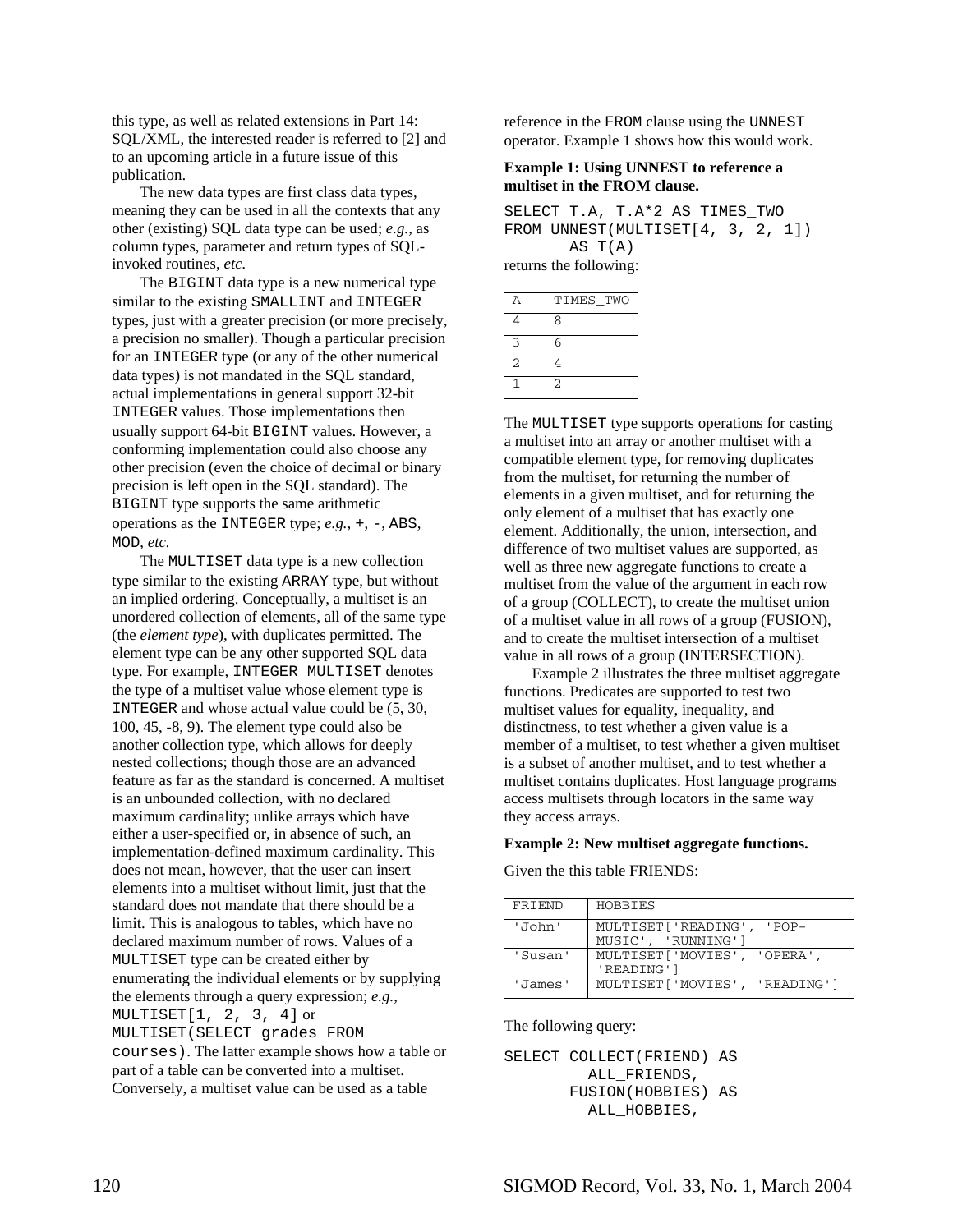### INTERSECTION(HOBBIES) AS COMMON\_HOBBIES

#### FROM FRIENDS

#### Returns:

| ALL<br>FRIENDS                             | ALL HOBBIES                                                                                                       | COMMON<br>HOBBIES       |
|--------------------------------------------|-------------------------------------------------------------------------------------------------------------------|-------------------------|
| MULTISET<br>[ˈJohn'<br>'Susan'<br>'James'l | MULTISET<br>['READING'<br>'READING'<br>'READING'<br>'POP-MUSIC'<br>' RUNNING '<br>'OPERA'<br>'MOVIES'<br>'MOVIES' | MULTISET<br>['READING'] |

### **Table Functions**

Table functions are new in SQL:2003, though many users might already be familiar with them, since they have been available in SQL products for a quite some time. A table function is an SQL-invoked function that returns a "table". For specification purposes in the standard, the return type is equivalent to a multiset of rows (*i.e.*, a MULTISET type whose element type is a ROW type) and not a real table, but it can be queried just like a table. Table functions are useful in their own right and consequently, the standard does not mandate support of multisets in order to support table functions. It should be obvious where table functions get their name. Additionally, the syntaxes for defining and invoking table functions reflect this by requiring the TABLE keyword in various places. When a table function is defined, its RETURNS clause specifies the keyword TABLE followed by a list of column name/data type pairs.

[Example 3](#page-2-0) and [Example 4](#page-2-1) show the definitions of an external and an SQL-bodied table function, respectively. External table functions allow the incorporation of data that is not stored in tables but comes from outside the database into queries against the database. [Example 3](#page-2-0) returns a set of rows representing cities and their current weather conditions. Several options can be specified for external functions that govern the expected behavior of the function.

Here, the actual function implementation (for brevity, not shown) is written in C (indicated by the LANGUAGE C clause) – which is important to know for the parameter passing mechanism used, the function itself does not call back to the SQL engine to execute SQL statements (indicated by  $NO$   $SOL$ ) – which is important to know for transaction management, different invocations with the same input values (none in this case) return different results (indicated by NOT DETERMINISTIC) –

which is important to know for potential optimizations, and each input and output parameter has a null indicator associated with it (indicated by PARAMETER STYLE SQL).

#### <span id="page-2-0"></span>**Example 3: Definition of an external table function.**

```
CREATE FUNCTION weather() 
   RETURNS TABLE ( 
     CITY VARCHAR(25), 
     TEMP_IN_F INTEGER, 
     HUMIDITY INTEGER, 
     WIND VARCHAR(5), 
     FORECAST CHAR(25) ) 
   NOT DETERMINISTIC 
   NO SQL 
   LANGUAGE C 
   EXTERNAL 
   PARAMETER STYLE SQL;
```
SQL-bodied table functions, on the other hand, allow for so called "parameterized views" (as a reminder, regular SQL views are fixed at the time they are created). In [Example 4,](#page-2-1) the only input parameter of the function — by virtue of being used in the predicate of the WHERE — clause determines the subset of rows that is returned; *i.e.*, for different input values (department numbers) the function returns different sets of rows (the employees in the department identified by the department number).

#### <span id="page-2-1"></span>**Example 4: Definition of an SQL-bodied table function.**

```
CREATE FUNCTION DEPTEMPS 
                   (DEPTNO CHAR(3)) 
  RETURNS TABLE ( 
     EMPNO CHAR(6), 
     LNAME VARCHAR(15), 
     FNAME VARCHAR(12)) 
  LANGUAGE SQL 
  READS SQL DATA 
  DETERMINISTIC 
  RE
TURN TABLE(
     SELECT EMPNO, LASTNAME, FIRSTNME 
     FROM EMPLOYEE 
    WHERE EMPLOYEE. WORKDEPT =
           DEPTEMPS.DEPTNO)
```
Again, options can be specified that govern the behavior of the function. LANGUAGE SQL indicates that the body of the function is written in SQL (in this example it consists of only one statement, the RETURN statement). READS SQL DATA indicates that it accesses data stored in the database in a readonly fashion. DETERMINISTIC indicates that the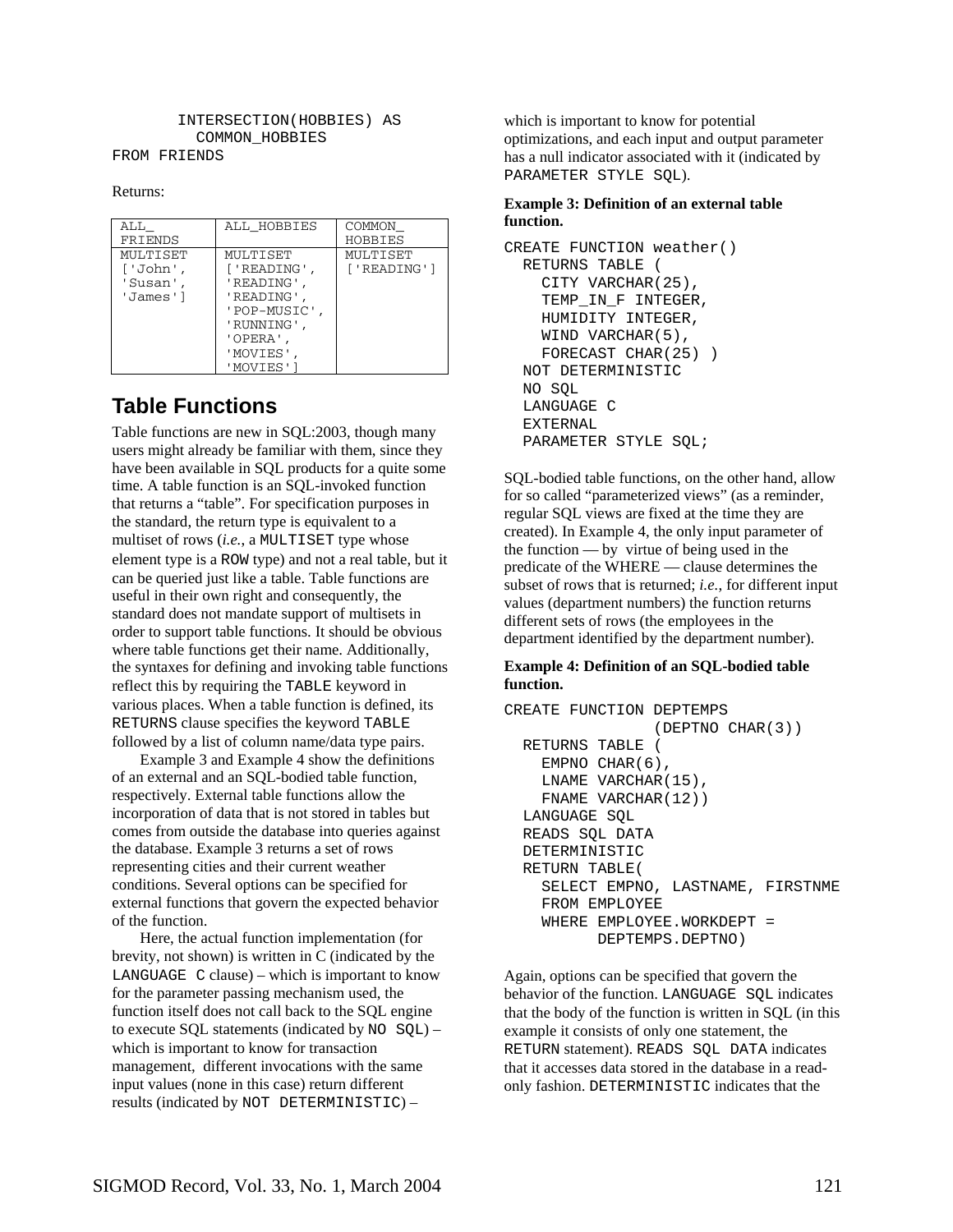function returns the same result given the same input values and the same database state.

When a table function is invoked in the FROM clause, it is preceded by the keyword TABLE, either in addition to other table references or as the only table reference, as can be seen in [Example 5.](#page-3-0)

#### <span id="page-3-0"></span>**Example 5: Invocation of a table function.**

```
SELECT W.CITY, W.TEMP_IN_F, 
        W.FORECAST 
FROM TABLE(weather()) AS W 
 WHERE W.TEMP_IN_F > 65
```
The SQL standard specifies the exact rules of how an external table function is invoked by the SQL engine. Simplified, it consists of three phases. In the first phase, the function is invoked once with a special value for one of the parameters that indicates that the function is invoked for the first time (the "open call"). This allows the function to set up any data structures it needs in subsequent invocations. The second phase consists of as many invocations (each one a "fetch call") as are needed to transmit all rows to the SQL engine. One row is transmitted per invocation.

When there are no more rows to supply, the external function indicates this using a special value for one of the return parameters. The third and last phase consists again of a single invocation of the function (the "close call") with a special value for one of the parameters indicating to the function that the SQL engine acknowledges that there are no more rows to fetch and allowing the function to dispose of all resources it may have allocated to satisfy the previous requests.

### **Other Enhancements to SQL-Invoked Functions**

Besides the major new functionality of table functions, several "smaller" enhancements for SQLinvoked routines were introduced. It is now possible to successfully invoke an SQL-invoked function with an untyped dynamic parameter marker (commonly known as a "?") as long as exactly one executable function can be determined using the standard subject routine determination algorithm. It is also possible to execute SQL-schema and SQL-dynamic statements within external as well as SQL-bodied routines. Besides being executed with the privileges of its definer, a routine can now alternatively be defined to be executed with the privileges of the invoker. Furthermore, it is possible to qualify a parameter name inside the routine body with the name of the routine to avoid a potential naming conflict (DEPTEMPS.DEPTNO in [Example 4\)](#page-2-1).

## **CREATE TABLE LIKE Extensions**

Without exaggeration, the most important DDL statement is the CREATE TABLE statement that lets the users define the tables to store their data. Simplified, tables consist of columns, which have a name and an associated SQL data type (*e.g.*, INTEGER, VARCHAR, DATE, BLOB, or any of the new data types mentioned earlier). Constraints within a table (such as unique and/or primary keys, and check constraints) and relationships between tables (using foreign keys) can be expressed. Default values can be assigned to columns that are used if the user does not explicitly specify a value for the column in, for example, an INSERT statement.

New in SQL:2003 are the possibility to declare a column as an identity column or as a generated column (described later in this article). In either case, the value for such a column is automatically generated and supplied whenever a new row is inserted into the table. New are also two enhancements to the CREATE TABLE statement that are particularly valuable for database designers/administrators when they design or prototype new tables that are based on or similar in structure to existing tables.

Already in SQL:1999, a user could specify that a new table should look *like* one or more existing tables. This was done by a special clause (the LIKE clause) that allows copying the structure of one or more existing tables into the new table in addition to zero or more new columns. However, the copying was restricted to the column names and data types of the existing table(s). [Example 6](#page-3-1) shows what was possible in SQL:1999. Given table T1 as defined in the first CREATE TABLE statement, the definition of table T2 is equivalent to the definition of table T3. Since several tens or even hundreds of columns in tables in real-world applications are not the exception but rather the norm, it can be easily seen what kind of benefits this functionality can bring in the development and testing process.

#### <span id="page-3-1"></span>**Example 6: Existing CREATE TABLE LIKE functionality**

```
CREATE TABLE T1 ( 
   C1 INTEGER GENERATED ALWAYS 
     AS IDENTITY (START WITH 1, 
                    INCREMENT BY 2), 
   C2 VARCHAR(100) NOT NULL 
                     DEFAULT 'test', 
   C3 CHAR(30)); 
CREATE TABLE T2 ( 
   LIKE T1,
```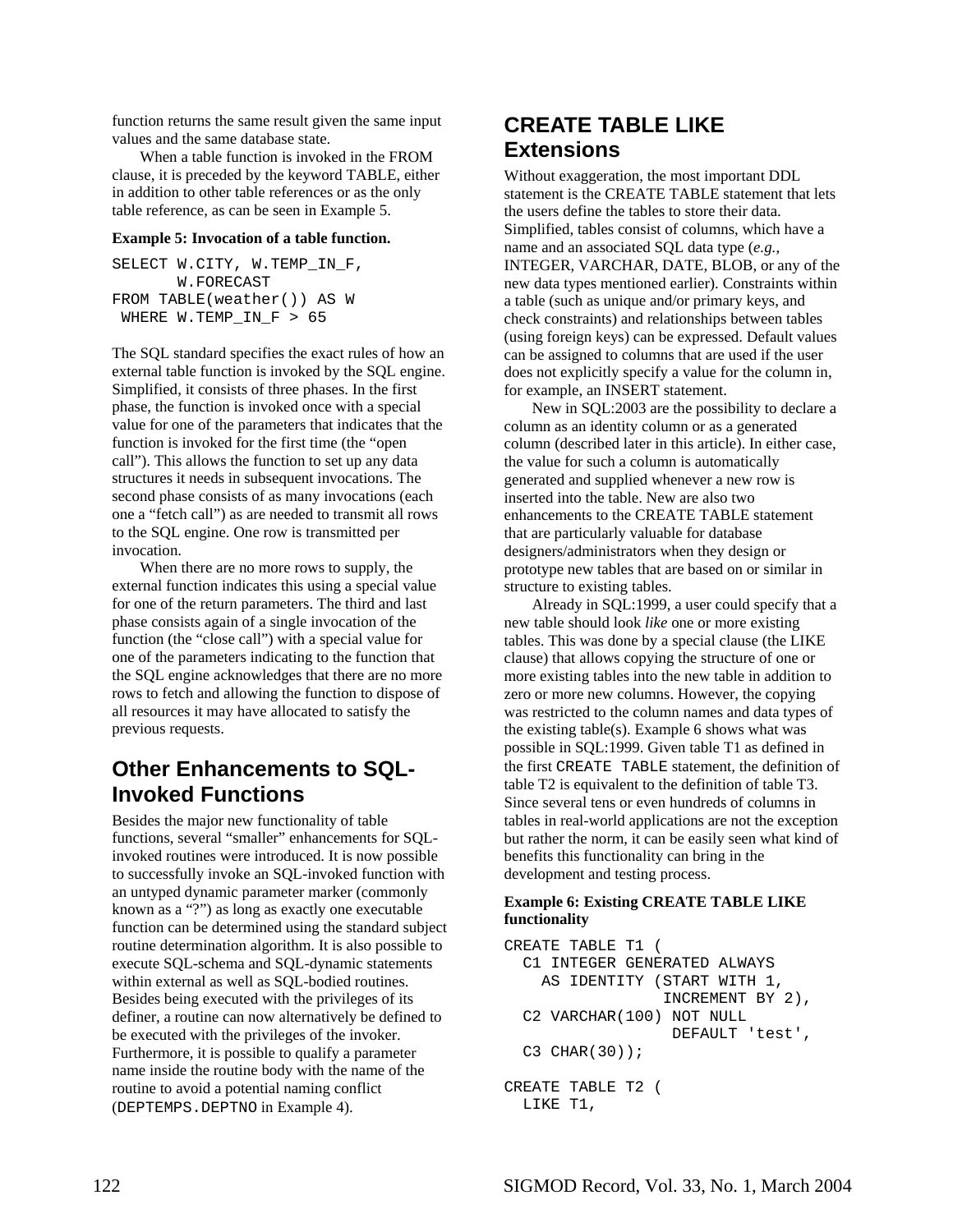```
 C4 CHAR(50)); 
CREATE TABLE T3 ( 
   C1 INTEGER, 
  C2 VARCHAR(100),
   C3 CHAR(30), 
   C4 CHAR(50));
```
As can also be seen in [Example 6,](#page-3-1) the structure of table T1 contains more information than table T2; *e.g.*, the information that C1 was an identity column is lost. Thus, in SQL:2003 additional (optional) options for the LIKE clause were introduced that allow for copying more information (such as identity column options, the expressions used for generated columns, and the default values). [Example 7](#page-4-0) shows the new options for copying the identity information and default values. Table T4 has now exactly the same structure as table T1. If no options are specified, then the same semantics as in SQL:1999 apply with the exception that if the column that a new column is based on is known to be not null (i.e., it was declared with NOT NULL), then the new column is known to be not null too.

#### <span id="page-4-0"></span>**Example 7: New options of the CREATE TABLE LIKE.**

CREATE TABLE T4 ( LIKE T1 INCLUDING COLUMN DEFAULTS INCLUDING IDENTITY);

It is worthwhile pointing out that the CREATE TABLE LIKE statement does not create a dependency between the new table and the table $(s)$ used in the LIKE clause(s).

# **CREATE TABLE AS Extensions**

The CREATE TABLE LIKE extensions presented above are useful if the user wants to create a new table that can copy the complete structure of one or more existing tables. There are, however, also circumstances when it would be useful to copy only a subset of the structures of one or more existing tables or more generally any query expression. For these cases the CREATE TABLE statement has an extension (commonly referred to as CREATE TABLE AS) that allows the creation of a table with the structure (*i.e.*, the column names, data types, and nullability characteristics) of a query expression. This extension also allows to rename the columns, if needed, and to insert the rows that this query expression yields into the newly created table. [Example 8](#page-4-1) shows how to create a new table and populate it in the same step.

### <span id="page-4-1"></span>**Example 8: CREATE TABLE AS**

CREATE TABLE T5 (D1, D2, D3, D4) AS (SELECT T1.C1, T1.C2, T2.C3, T2.C4 FROM T1, T2 WHERE  $T1.C2 = T2.C2$ ) WITH DATA

While the syntax of the CREATE TABLE AS statement is similar to what is known as *Materialized Query Tables (MQTs)* or *Materialized Views* in many commercial products, the semantics are different. The standard's CREATE TABLE AS statement does not create a dependency of the new table on the underlying query expression and, after the table is initially populated, updates to the tables in the query expression will not automatically be reflected in the new table. Because SQL products form a tight linkage between an MQT and its underlying query expression , the use of MQTs allows optimization when a user's query can be (at least partly) answered by using a populated MQT rather than by reevaluating the complete query expression (which, in general, is not as trivial as in the example above).

### **MERGE statement**

Prior to SQL:2003, SQL provided three statements for updating the database, popularly known as INSERT, UPDATE, and DELETE statements. An INSERT statement adds one or more new rows to an existing table or view. An UPDATE statement replaces values of one or more columns of one or more rows in an existing table or view. A DELETE statement removes one or more rows from an existing table or view. SQL:2003 adds a fourth statement, MERGE.

A frequent requirement that arises in database applications is to be able to transfer a set of rows from a "transaction table" (for example a shipment table or trades table) to a master table maintained by the database (for example a parts table, or accounts table). Typically, the transaction table contains updates to the existing rows in the master table and/or new rows that should be inserted into the master table. Contents of the transaction table can be transferred to the master table in two separate steps, executing an UPDATE statement for those rows that have a matching counterpart in the master table and an INSERT statement for those rows that do not have a matching counterpart in the master table. The MERGE statement introduced in SQL:2003 effectively combines the two steps into a one-step process, making it more efficient, as well as easier for the user to specify.

For example, assume the INVENTORY table lists the master list of all parts in a company and the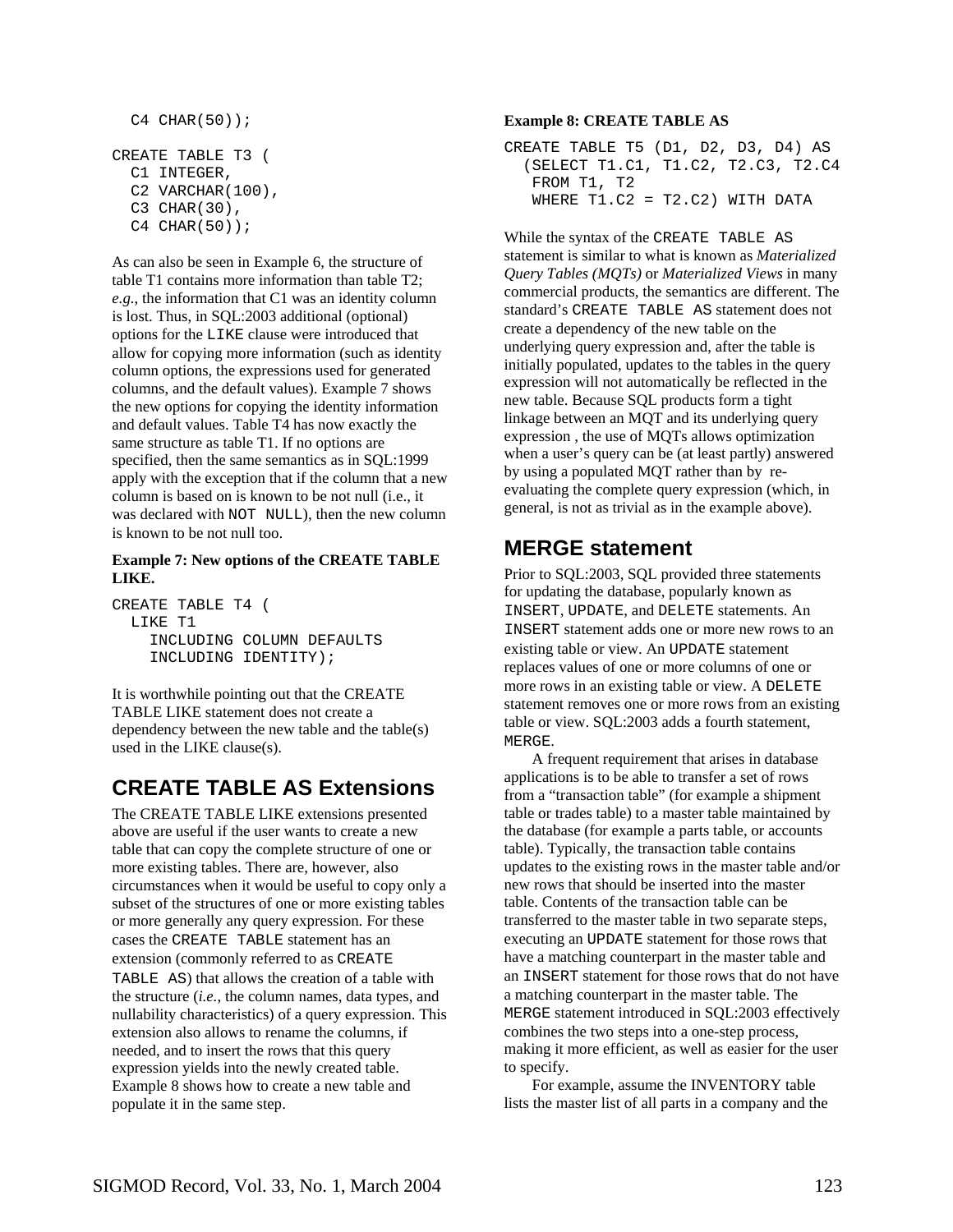SHIPMENT table lists parts that were received on any given day. Further assume that both tables have a column PARTNUM that acts as the primary key. For illustration purpose, assume that contents of INVENTORY and SHIPMENT tables are as shown in [Table 1](#page-5-0) and [Table 2,](#page-5-1) respectively.

<span id="page-5-0"></span>**Table 1 — INVENTORY table** 

| <b>PARTNUM</b> | <b>DESCRIPTION</b>      | <b>OUANTITY</b> |
|----------------|-------------------------|-----------------|
|                | Cool Part               |                 |
|                | Another Cool            | 15              |
|                | Part                    |                 |
|                | <b>Really Cool Part</b> | 20              |

<span id="page-5-1"></span>**Table 2 — SHIPMENT table** 

| <b>PARTNUM</b> | <b>DESCRIPTION</b>  | <b>QUANTITY</b> |
|----------------|---------------------|-----------------|
|                | <b>Another Cool</b> |                 |
|                | Part                |                 |
|                | <b>Yet Another</b>  | 15              |
|                | Cool Part           |                 |
|                | Cool Part           |                 |

Note that the first and third rows in SHIPMENT table each have a counterpart in INVENTORY table while the second row in SHIPMENT table does not. Here is how the new MERGE statement would be used to update the matching rows in INVENTORY table at the same time as adding the new row:

```
MERGE INTO INVENTORY AS INV 
   USING (SELECT PARTNUM, 
          DESCRIPTION, 
          QUANTITY FROM SHIPMENT) 
     AS SH 
   ON (INV.PARTNUM = SH.PARTNUM) 
WHEN MATCHED THEN UPDATE 
  SET OUANTITY = INV.OUANTITY +
                   SH.QUANTITY 
WHEN NOT MATCHED THEN INSERT 
    (PARTNUM, DESCRIPTION, QUANTITY) 
     VALUES (SH.PARTNUM, 
              SH.DESCRIPTION, 
              SH.QUANTITY)
```
[Table 3](#page-5-2) lists the contents of INVENTORY table after the execution of MERGE statement.

<span id="page-5-2"></span>**Table 3 — INVENTORY table after MERGE** 

| <b>PARTNUM</b> | <b>DESCRIPTION   OUANTITY</b> |    |
|----------------|-------------------------------|----|
|                | Cool Part                     |    |
|                | Another Cool                  | 20 |
|                | Part                          |    |

| <b>Really Cool Part</b> |  |
|-------------------------|--|
| <b>Yet Another</b>      |  |
| Cool Part               |  |

Note that the SHIPMENT table does not have to have the same format as the INVENTORY table. It merely has to have one or more columns for matching purpose and whatever columns are required in the INSERT and UPDATE parts of the MERGE statement.

## **Sequence Generators**

Consider the PARTNUM column of the SHIPMENT table used in MERGE example. Clearly, the PARTNUM value for each part must be unique since it serves as the primary key. Either some one in the company must take on the task of coming up with unique PARTNUM values or one can get SQL to generate unique values automatically. SQL:2003 provides a new feature, *sequence generators*, for this purpose.

A sequence generator is a new kind of database object with an associated time-varying exact numeric value. A sequence generator comes into existence when a CREATE SEQUENCE statement is executed. As part of the CREATE SEQUENCE statement, users can specify a minimum value, a maximum value, a start value, an increment, and a cycle option for the sequence generator they are creating.

The following example illustrates the creation of a sequence generator called PARTSEQ:

```
CREATE SEQUENCE PARTSEQ AS INTEGER 
   START WITH 1 
   INCREMENT BY 1 
   MINVALUE 1 
   MAXVALUE 10000 
   NO CYCLE
```
A sequence generator has a time-varying *current base value* and a cycle that consists of all the possible values between the minimum value and the maximum value that are expressible as (current base value  $+ M^*$  increment), where *M* is a non-negative number. When created, the current base value of a sequence generator is initialized to the start value. SQL:2003 provides a new built-in function, NEXT VALUE FOR, which, when applied on a sequence generator, modifies the current base value of that sequence generator to a value *V* taken from the sequence generator's current cycle such that *V* is expressible as (current base value  $+ N^*$  increment) where *N* is a non-negative number and returns the new current base value to the invoker. For example,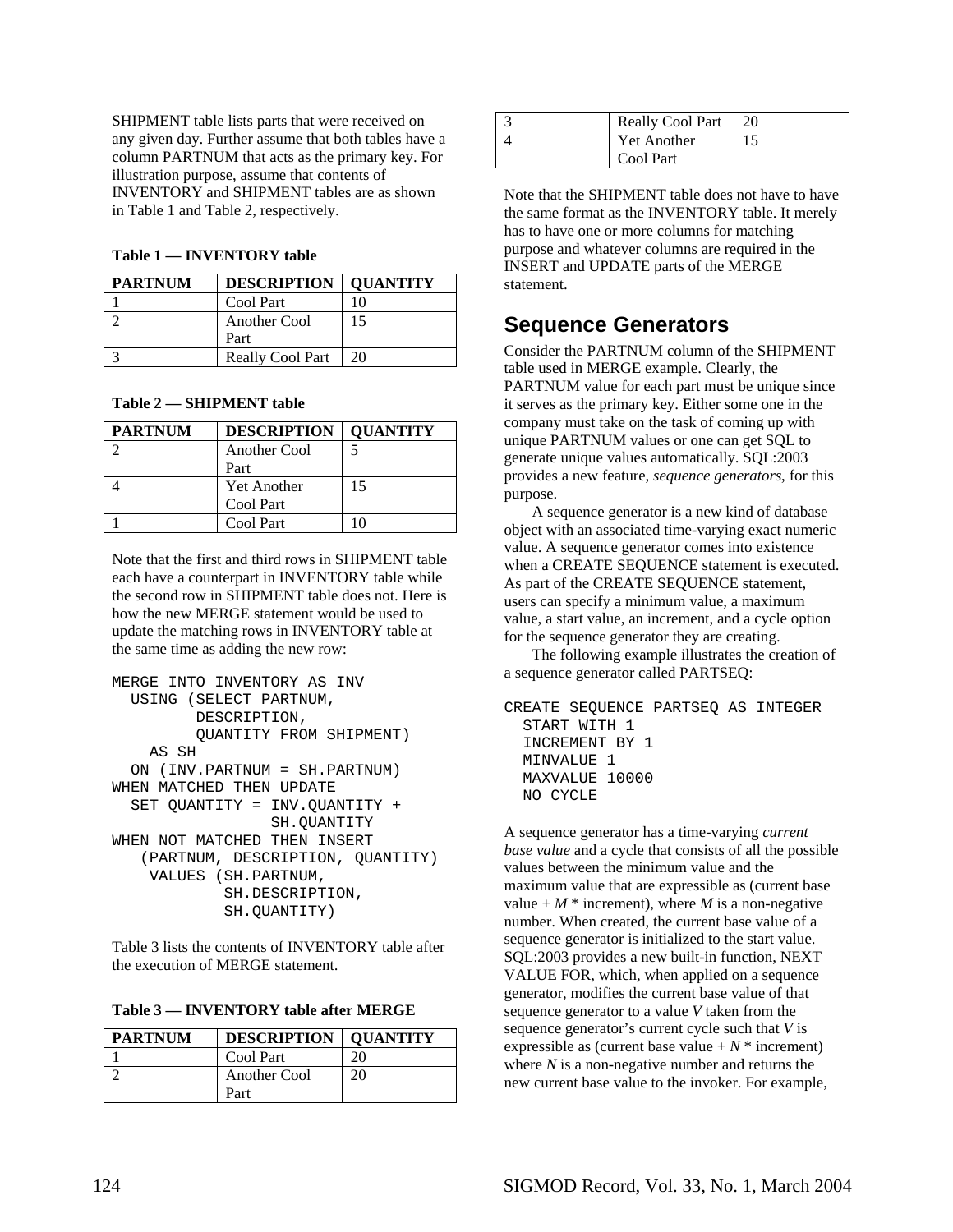repeated applications of NEXT VALUE FOR function on PARTSEQ may yield values 1, 2, 3, 4, ...

The following example illustrates how a sequence generator can be used to assign unique PARTNUM values:

INSERT INTO SHIPMENT ( PARTNUM, DECRIPTION, QUANTITY ) VALUES ( NEXT VALUE FOR PARTSEQ, 'Display', 20);

While creating a sequence generator, users can specify a CYCLE or NO CYCLE for that sequence generator. If NO CYCLE is specified, then an exception is raised when an application of NEXT VALUE on a sequence generator, *SG,* attempts to return a value that does not lie in the interval bounded by the minimum and maximum value of *SG*. On the other hand, if CYCLE is specified and if an application of NEXT VALUE on a sequence generator, *SG,* attempts to return a value that does not lie in the interval bounded by the minimum and maximum value of *SG*, then the actual result value returned is the minimum value of *SG* (if the increment of *SG* is a positive number) or the maximum value for of *SG* (if the increment of *SG* is a negative number).

SQL also provides an ALTER SEQUENCE statement to alter the properties of a sequence generator and a DROP SEQUENCE statement to drop a sequence generator. Using an ALTER SEQUENCE statement, users can alter the increment, maximum value, minimum value, and the cycle option of a sequence generator by using the ALTER SEQUENCE statement. In addition, users can specify a restart value using the ALTER SEQUENCE ... RESTART WITH ... A value so specified is returned as the result of the NEXT VALUE FOR function applied immediately following the ALTER SEQUENCE operation. This option is useful whenever users want the sequence generator to generate future values starting from a specified value rather than starting from the result of previous application of the NEXT VALUE FOR function.

## **Identity Columns**

While sequence generators put SQL in charge of generating unique values, users are still burdened with tasks such as creating a sequence generator and invoking the NEXT VALUE FOR function at appropriate times. SQL:2003 provides another new feature, identity columns, that provides a more convenient mechanism by making it unnecessary for users to perform these additional tasks.

Identity columns are columns designated with the special keyword IDENTITY, as shown below:

```
CREATE TABLE PARTS ( 
   PARTNUM INTEGER GENERATED ALWAYS 
     AS IDENTITY (START WITH 1 
                INCREMENT BY 1 
                MINVALUE 1 
                MAXVALUE 10000 
                NO CYCLE), 
   DESCRIPTION VARCHAR (100), 
   QUANTITY INTEGER )
```
As can be seen from the above example, identity columns share the same attributes as sequence generators. This is because a sequence generator that inherits the identity column attributes gets associated conceptually with each identity column. Note that at most one column in a table can be designated as an identity column.

Users do not need to specify a value for an identity column whenever a new row is inserted into a table containing that identity column. The value for such a column is generated automatically by invoking the NEXT VALUE FOR function implicitly under the covers. For example, the following INSERT statement:

INSERT INTO PARTS (DESCRIPTION, QUANTITY) VALUES ('WIDGET', 30)

adds a new part named WIDGET to the PARTS table. The value for the PARTNUM column is generated automatically, following the same rules that are used for generating values of sequence generators. That is, the value of PARTNUM column for the first row would be the START WITH value specified for that column, and the values for subsequent rows would follow the formula we described previously for sequence generators.

What we said above is true if the user had specified GENERATED ALWAYS for the identity column, which is the case for PARTNUM column in our example. SQL:2003 provides another option, GENERATED BY DEFAULT. If the user chooses this option, automatic generation takes place only when values are not provided in the VALUES clause. This feature is very useful for making copies of tables with identity columns.

## **Generated Columns**

It is well known that the performance of applications, particularly in the area of data warehousing, can be improved greatly if commonly used expressions are